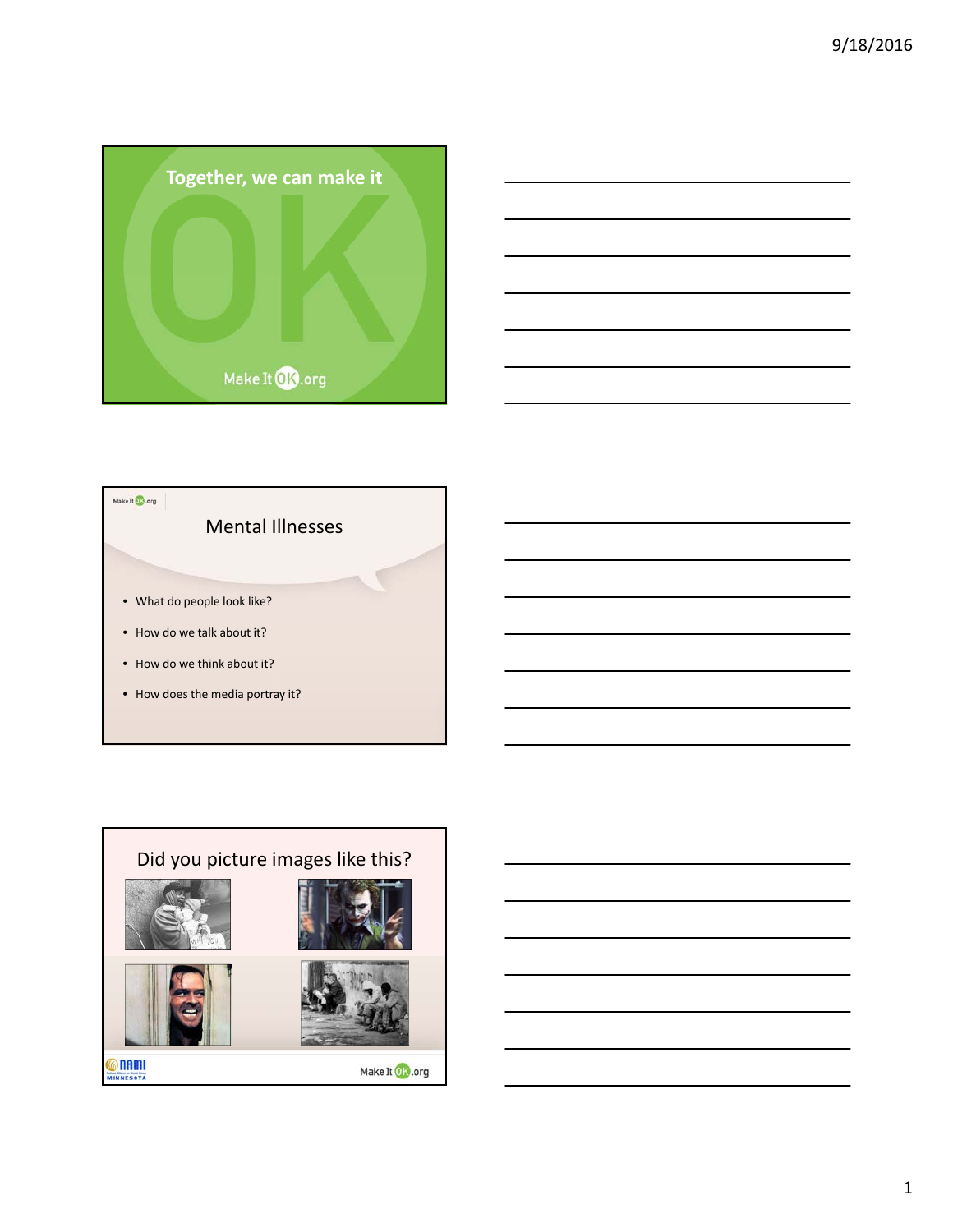









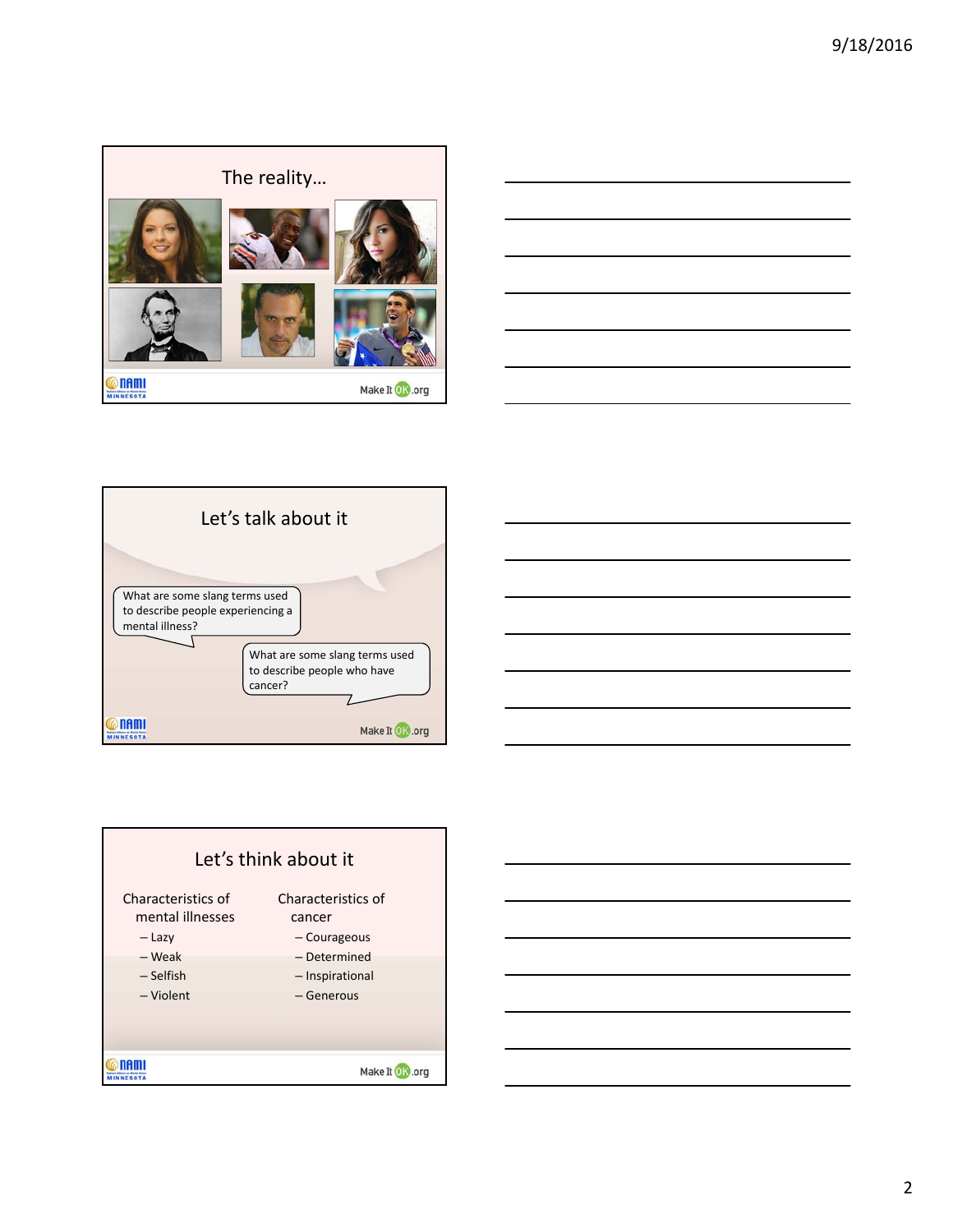## Media portrayal

- Found to be nearly 10 times more violent than other television characters
- Found to be 10 to 20 times more violent than in reality
- Negative news articles have a huge impact



Make It OK .org

**ORANI** 



Make It <sup>O</sup>K .org

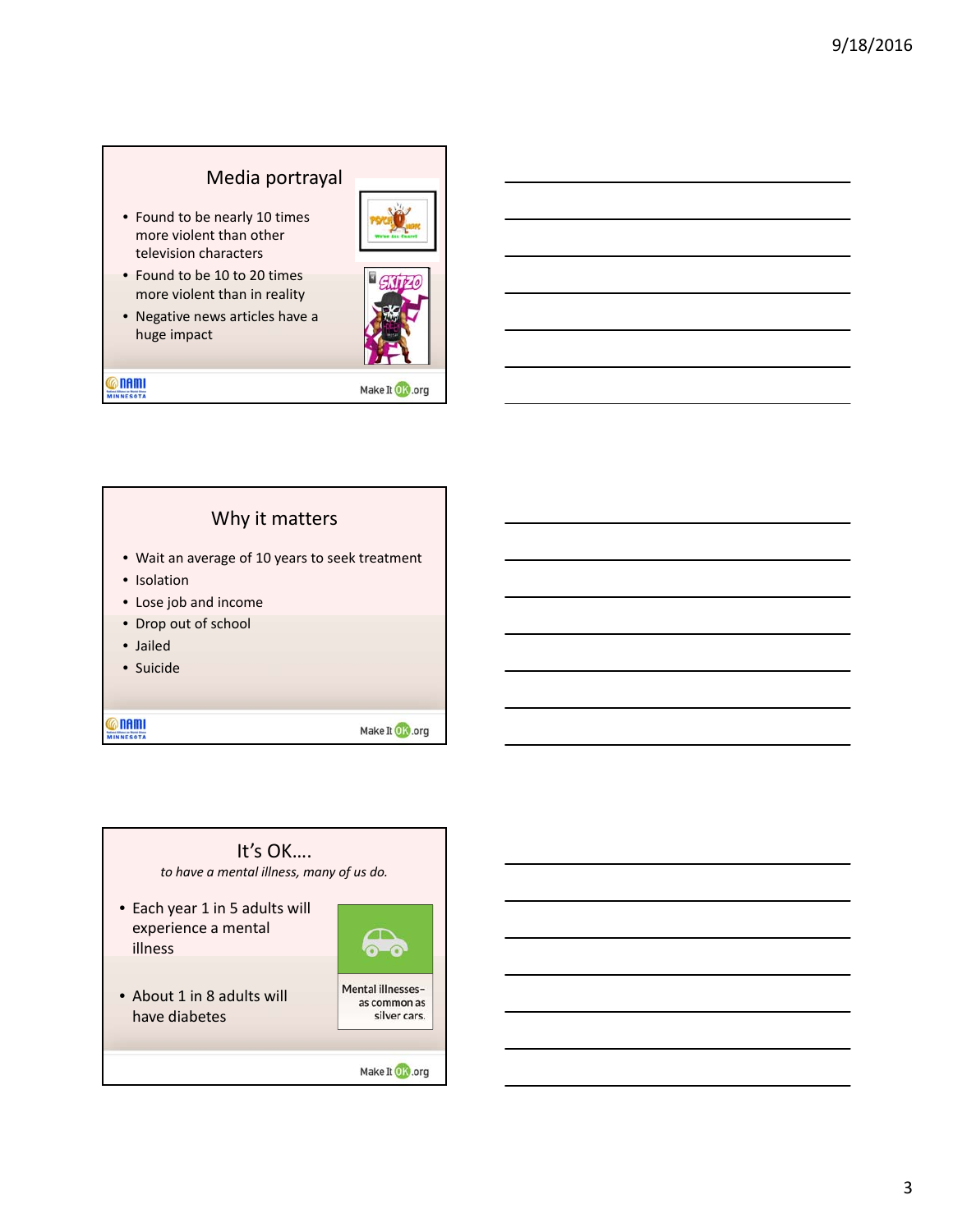## It's OK…. *it's a medical illness, not a character flaw.* • Mental illnesses disrupt a person's: – Thinking – Feelings – Mood Mental illnesses-– Ability to relate to others  $\begin{array}{c} \text{more common} \\ \text{than lefties.} \end{array}$ – Daily functioning • They are biological in nature Make It OK .org

Symptoms of a mental illnesses

- Persistently sad, irritable
- Changes in sleep, energy, appetite
- Difficulty thinking, concentrating, remembering
- Lack of interest or pleasure
- Grandiose plans
- Impulsivity
- Delusions, hallucinations
- Pounding heart, sweating, trembling, dizzy

Make It OK .org

## Major mental illnesses

- Anxiety
- Depression
- Bipolar Disorder
- Schizophrenia
- PTSD
- Eating Disorders
- ADD/ADHD
- Borderline Personality Disorder
- Schizoaffective
- Obsessive
- Compulsive Disorder

Make It <sup>O</sup>K .org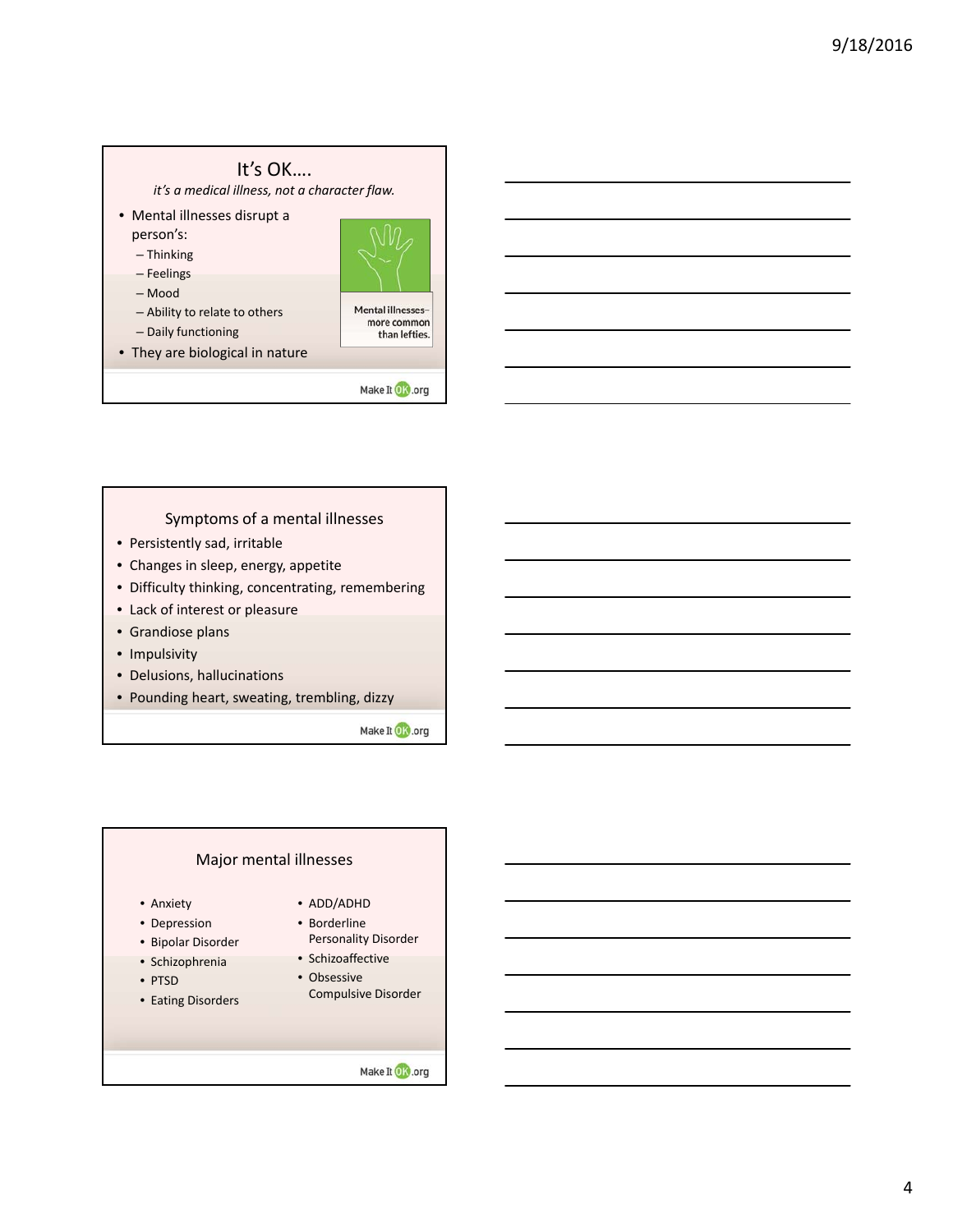

Make It OK .org

How to help Link to youtube



5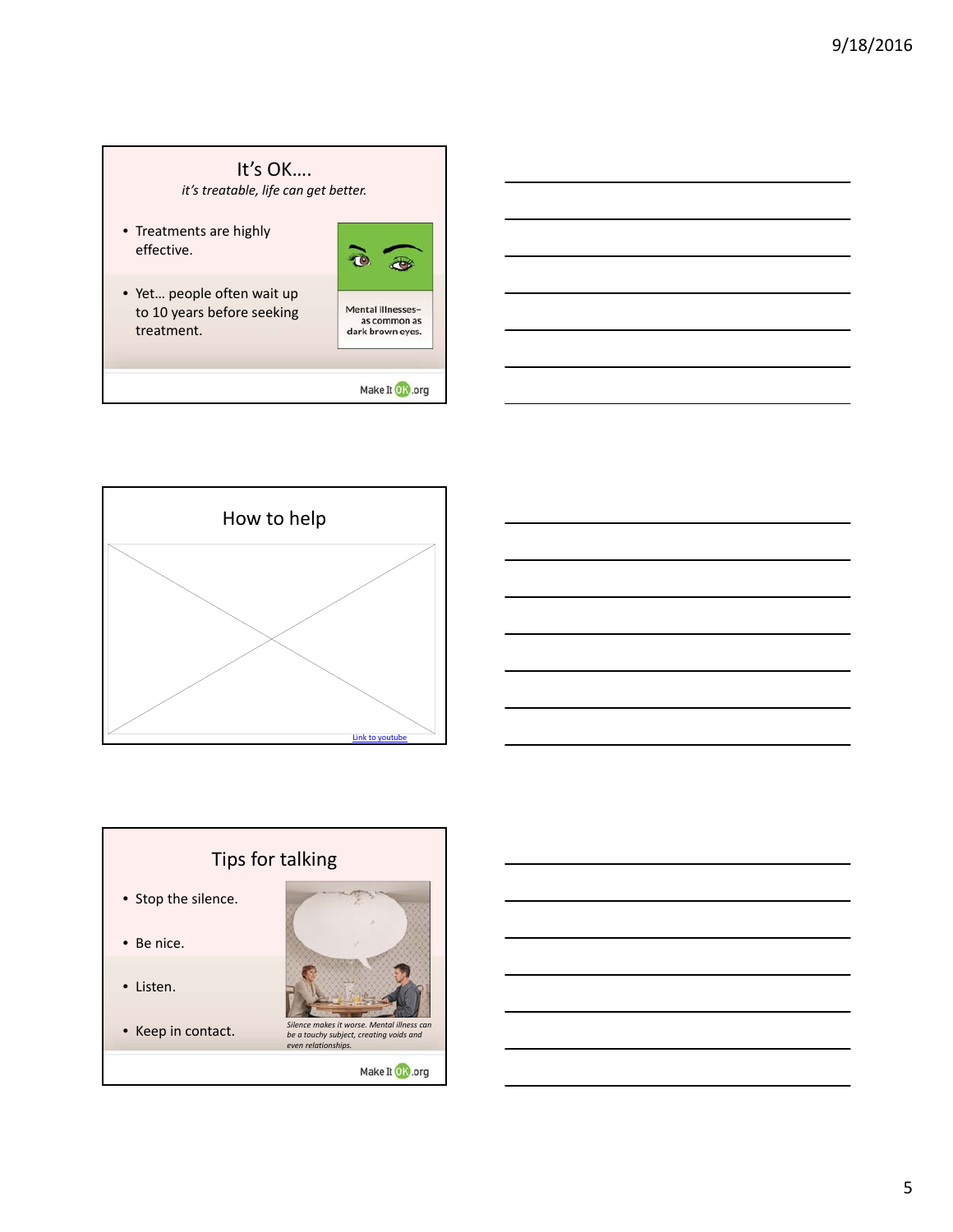# Tips for talking

- Don't ignore it.
- Offer to help.
- Keep the conversation moving.



Make It OK .org

**WHAT TO SAY** • "Thanks for opening up to me." • "Is there anything I can do to help?" • "Relapse is a part of recovery, not the end of it. • "I'm sorry to hear that. It must be tough." • "I'm here for you when you need me." • "I can't imagine what you're going though." • "Can I drive you to an appointment?"

• "How are you feeling today?"

Make It OK .org

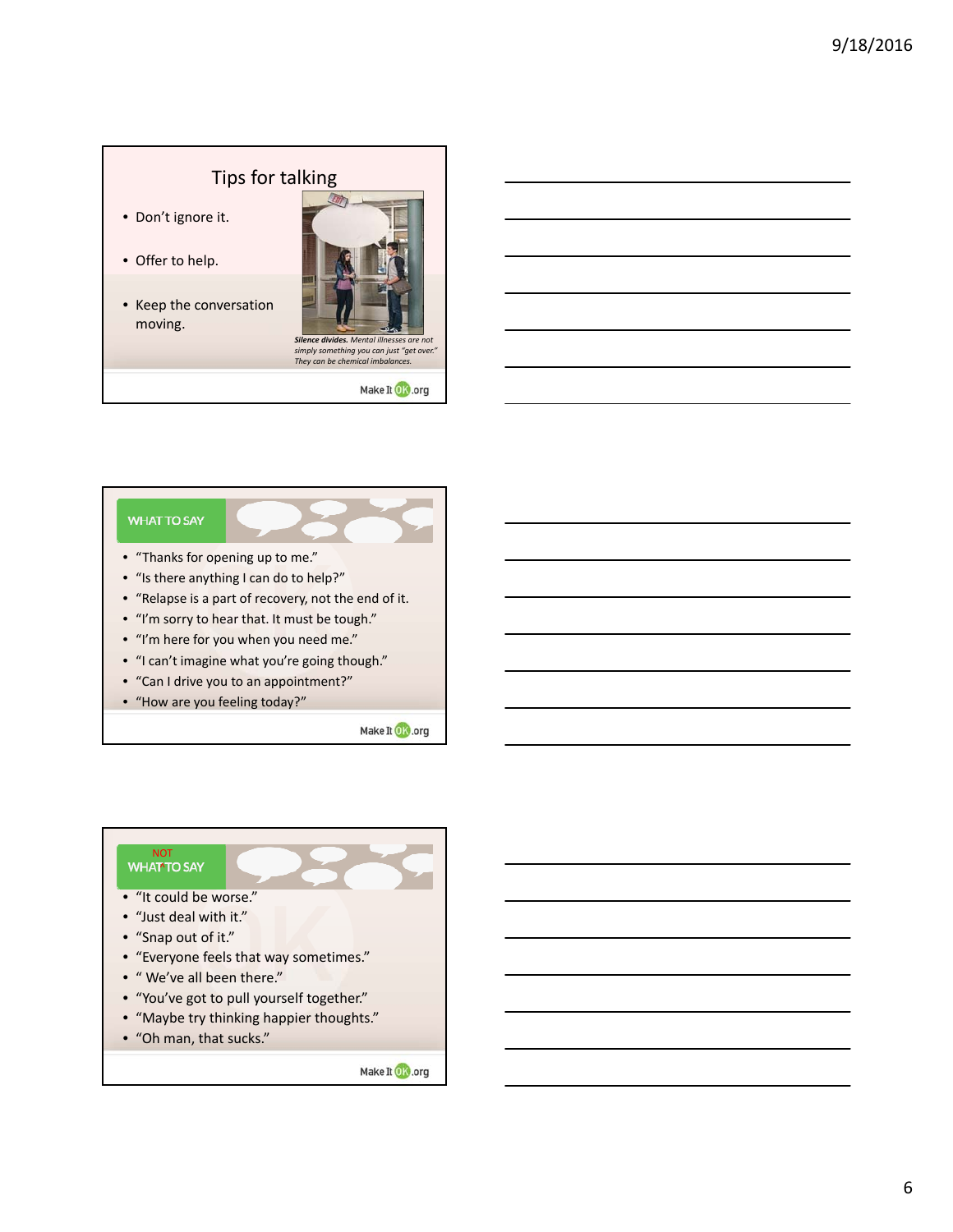#### Make It 13.org

## Let's practice

#### Scenario:

You notice that your friend Jessica has seemed detached and disengaged during the past few months. She rarely comes to book club, and when she does she doesn't say much. You're concerned about her. You ask her when you're alone if she is okay and she says she's been really depressed lately. What do you say?

### Make It **173**.org

Let's practice

#### Scenario:

Your best friend from college comes over and says that they haven't been feeling well lately. They say they have been diagnosed with anxiety and sometimes it feels like their heart is pounding so hard they feel like they are having a heart attack. What do you say?

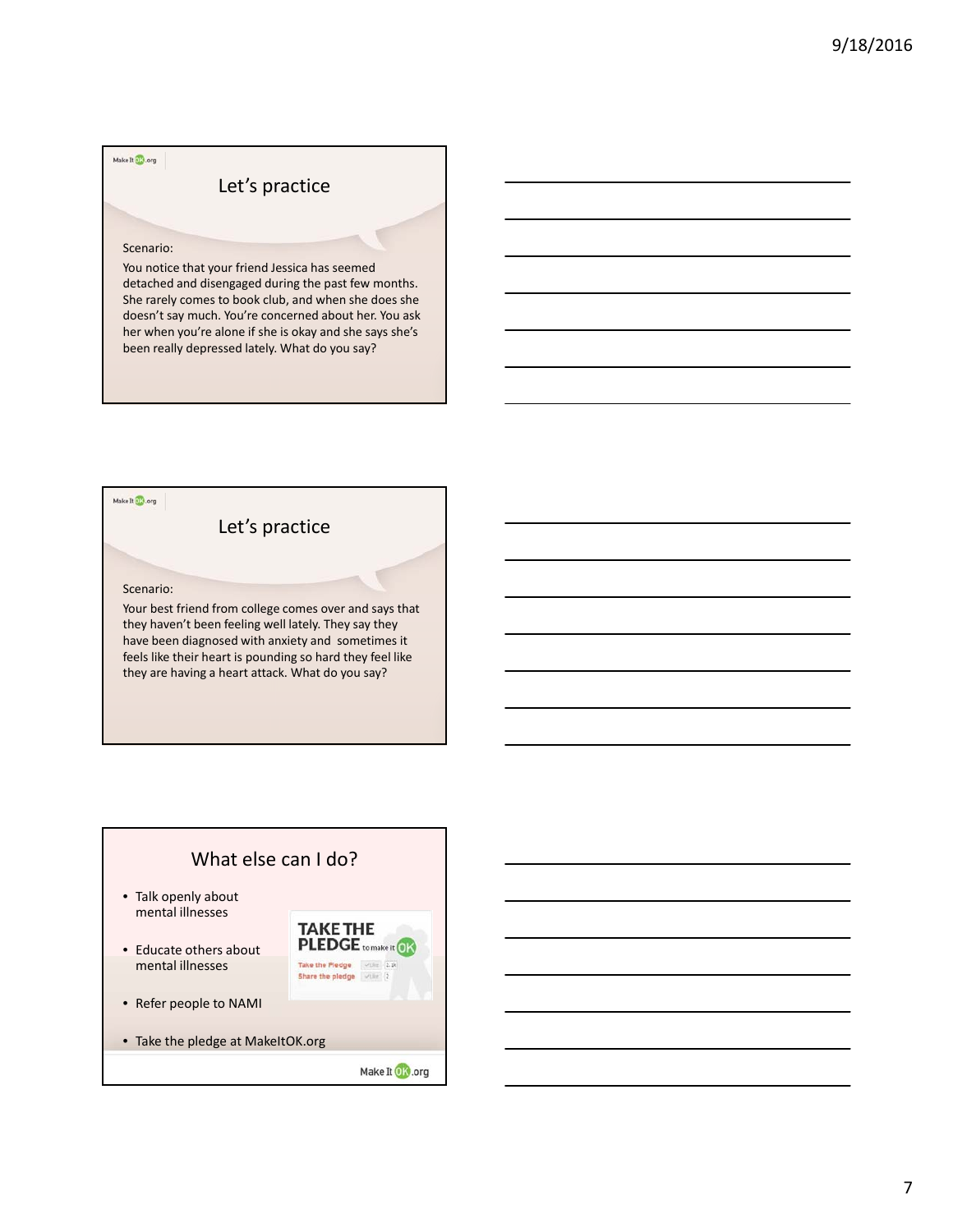# Find out more



National Alliance on Mental Illness<br>**MINNESOTA**<br>Visit **NAMIhelps.org** for more information and resources for mental illnesses.

# Make It OK .org

Visit MakeItOK.org for more tips on talking about mental illnesses.

Make It <sup>(a)</sup> org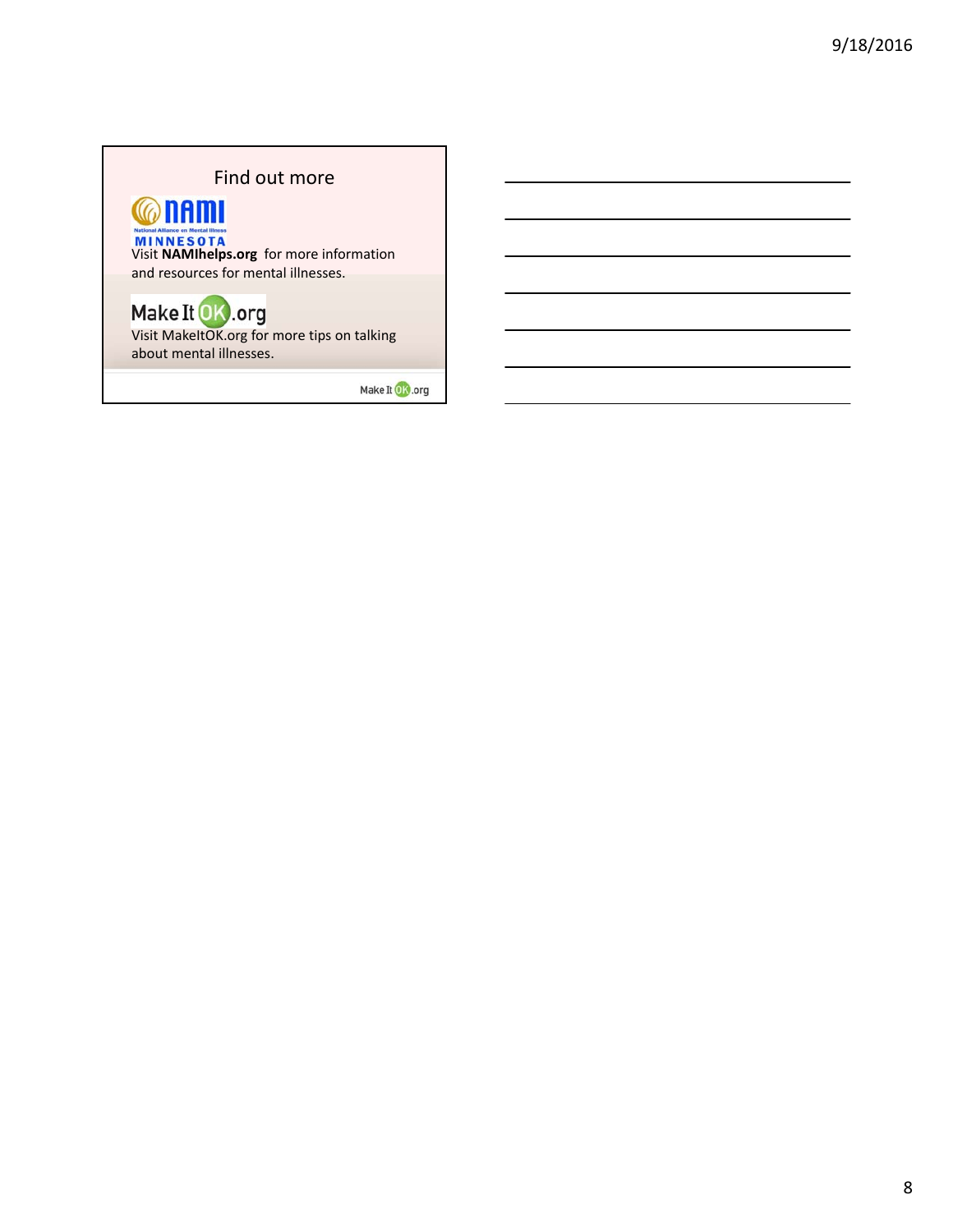| Presenter One: | Date: |  |
|----------------|-------|--|
|                |       |  |

Presenter Two: Location: Location: Location:

Program: Make It OK

NAMI Minnesota would appreciate your feedback on this program. The information you provide will be anonymous and will assist us in providing helpful, high quality programs.

■ Please circle the number that best describes how strongly you agree or disagree with the statement in the left column. **Select "Not Applicable" if the question is not relevant because of your background or experience***.* For example, if you are a psychiatrist a section on the basics of mental illness would not be expected to increase your knowledge of mental illness.

| Did the program increase your knowledge of |                                                                        | <b>Not</b><br>applicable | <b>No</b> , or only<br><b>Very</b><br><b>Slightly</b> | <b>Yes</b>                             |                              |                   |
|--------------------------------------------|------------------------------------------------------------------------|--------------------------|-------------------------------------------------------|----------------------------------------|------------------------------|-------------------|
|                                            |                                                                        |                          |                                                       | $\mathsf{A}$<br><b>Small</b><br>amount | A<br><b>Medium</b><br>amount | A Large<br>amount |
|                                            | Mental illness?                                                        | X                        |                                                       | 2                                      | 3                            | 4                 |
|                                            | How common mental illnesses are?                                       | X                        |                                                       | 2                                      | 3                            | 4                 |
| 3)                                         | How we stigmatize people with mental illnesses?                        | X                        |                                                       | $\overline{2}$                         | 3                            |                   |
| 4)                                         | How stigma affects people with mental illnesses and<br>their families? | X                        |                                                       | $\overline{2}$                         | 3                            | 4                 |
| 5)                                         | The effectiveness of identifying and treating mental<br>illness early? | X                        |                                                       | $\overline{2}$                         | 3                            |                   |

| After attending this program do you                                              | <b>Not</b><br>applicable | $No.$ or<br>only Very<br><b>Slightly</b> | Yes<br>$\mathbf{A}$<br><b>Small</b><br>amount | Yes<br>A<br><b>Medium</b><br>amount | Yes<br>A<br>Large<br>amount |
|----------------------------------------------------------------------------------|--------------------------|------------------------------------------|-----------------------------------------------|-------------------------------------|-----------------------------|
| Will you feel more comfortable talking with<br>someone who has a mental illness? |                          |                                          |                                               |                                     |                             |
| Will you feel more comfortable seeking mental<br>health care if you need it?     |                          |                                          |                                               |                                     |                             |

Comments:

l

l